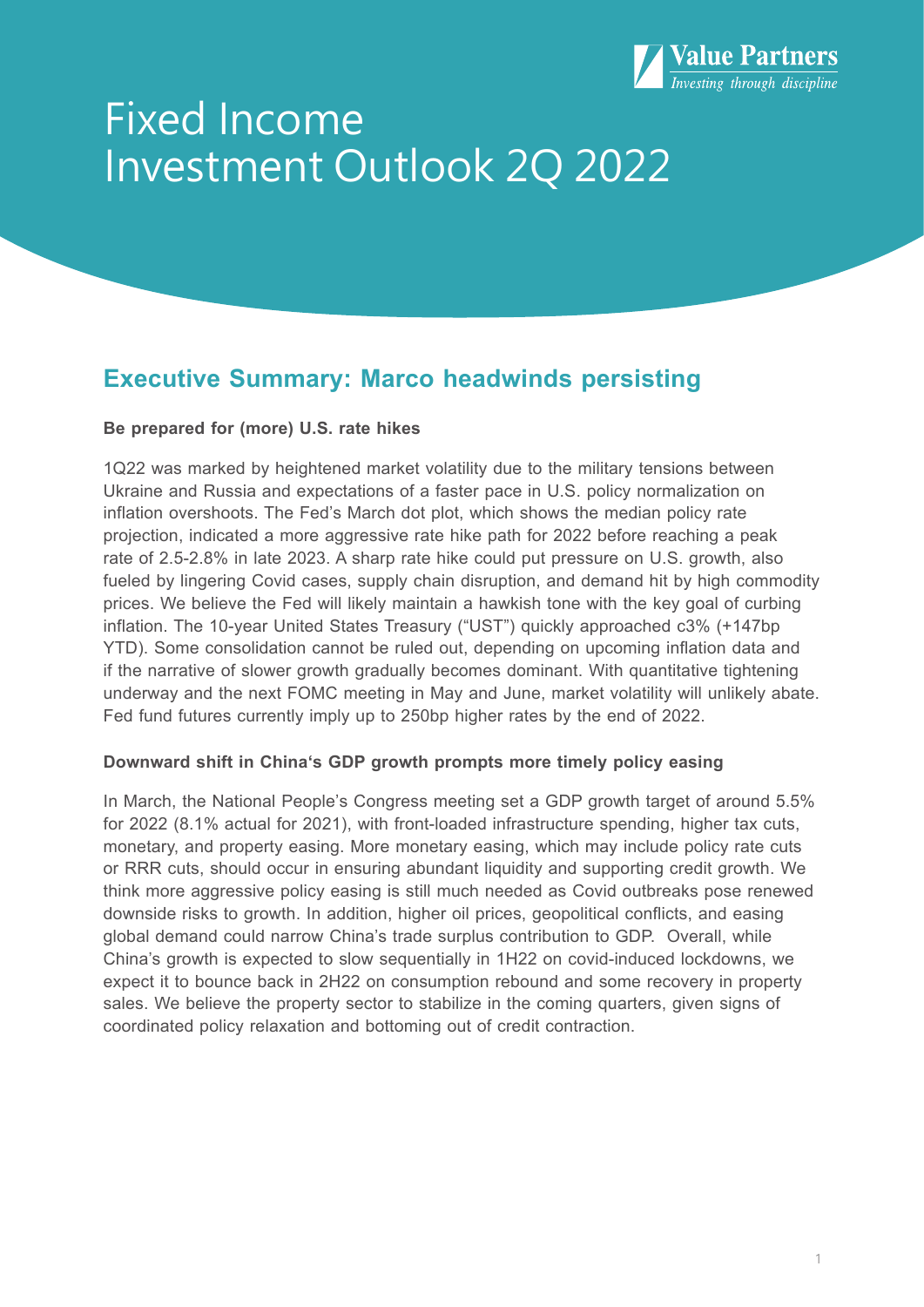## **Credit strategy**

With a major correction seen in Asia high yield ("Asia HY") bonds during the past few quarters, we should not be too far off from the bottom of the credit and property cycle in China. The supportive tone from regulators and government officials in mid-March on curbing risks for the property sector (c.16% weight in JACI HY Index at end-March) are encouraging signs that will stabilize the sector outlook. We look for further signs of improvement in China's physical property market, which is likely to emerge in 2H as 1H will be negatively affected by lockdowns. More fine-tuning measures, such as the relaxation on mortgages and home purchase restrictions in selective cities, shall continue to forge ahead. We emphasize credit quality in our bond selection, as credit polarization is likely to stay.

Higher UST yield had been a drag on bond performance for Asia investment grade (IG) bonds YTD. Shorter duration is preferred, and tight credit spreads provide less cushion to offset the rates risks. Credit spreads for Asia IG bonds should remain resilient on low fallen angel risks. Specifically, China high yield ("China HY") spreads have already priced in property cycle and sector consolidation (Figure 1 & 2). We stick with credit names with access to funding and manageable near-term maturities as we remain cautious about idiosyncratic risks.

## **Asia bond performance**



*Figure 1: China HY credit spreads priced in bottoming of credit and property cycle*

Source: JP Morgan Asia Credit Index, Bloomberg Index, as of 11 April 2022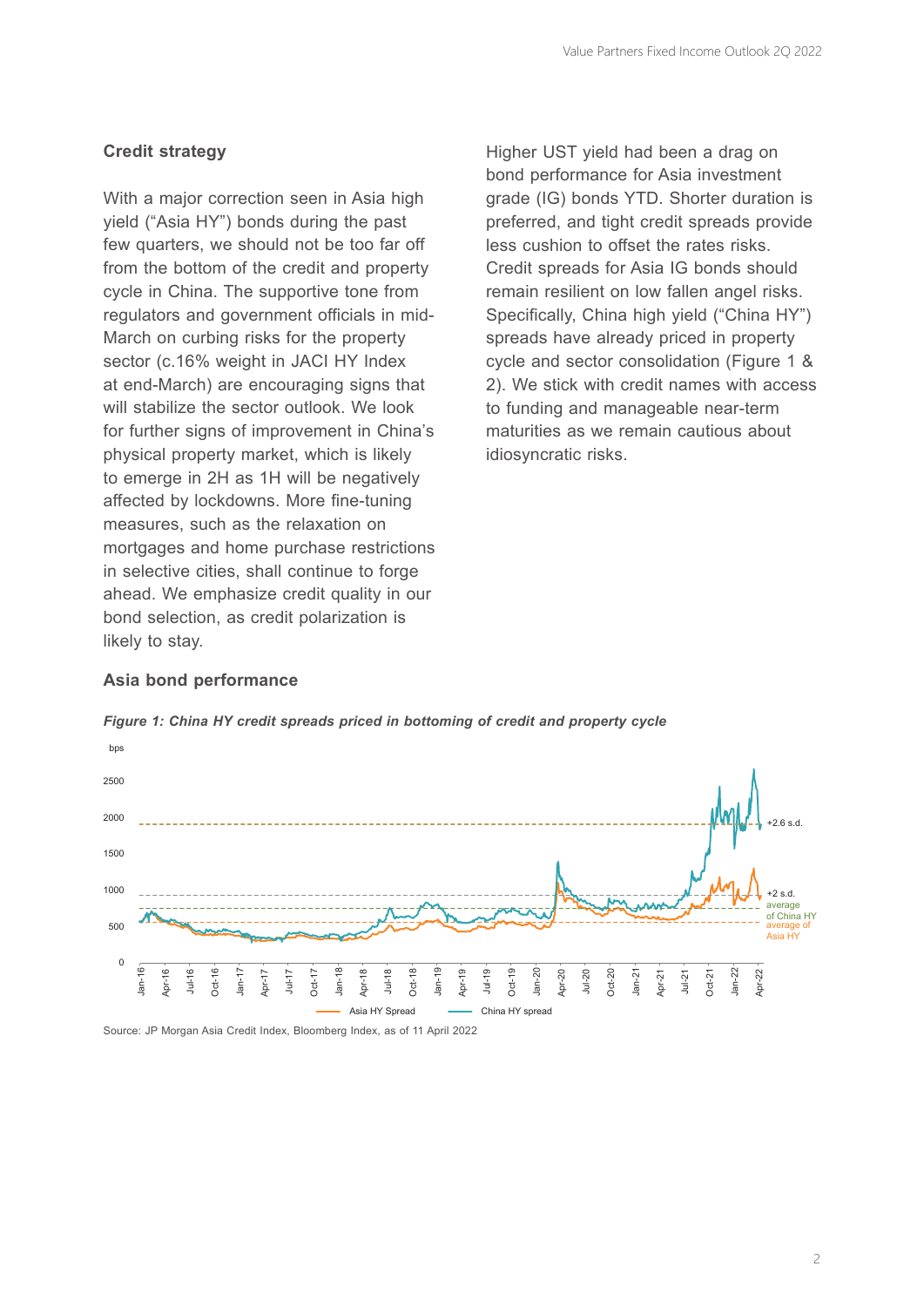## *Figure 2: Value dislocation in China HY bonds*



Source: JP Morgan Asia Credit Index, Bloomberg Index, as of 11 April 2022

In 1Q22, both credit spreads of the JP Morgan Asia Credit Index Investment Grade ("Asia IG Index") and Asia Credit Index High Yield ("Asia HY Index") widened 28bps and 144bps to 161bps and 950bps, respectively. Asia IG Index generated -5.4% total returns in 1Q22, of which 4% was attributable to the higher UST yield. The universe was

also impacted by geopolitical tensions and regulatory crackdown on China's technology sector. A risk-off mode was also seen in the Asia HY Index, with -10.1% of total returns amid defaults and concerns on audit issues for FY21 financial statements within the China property sector.

On the country level, China (in the JP Morgan Asia Credit Index or "JACI Composite Index"), underperformed (-7% in 1Q22, 45.5% weighting at end-March) on weakness in the property sector. Indonesia (-6.2% in 1Q22, 11.3% weighting) underperformed more than India (-4.4% in 1Q22, 7.0% weighting) on a higher proportion of longer-dated bonds, which were negatively impacted by the U.S. rates move.





Source: EPFR data, as of March 2022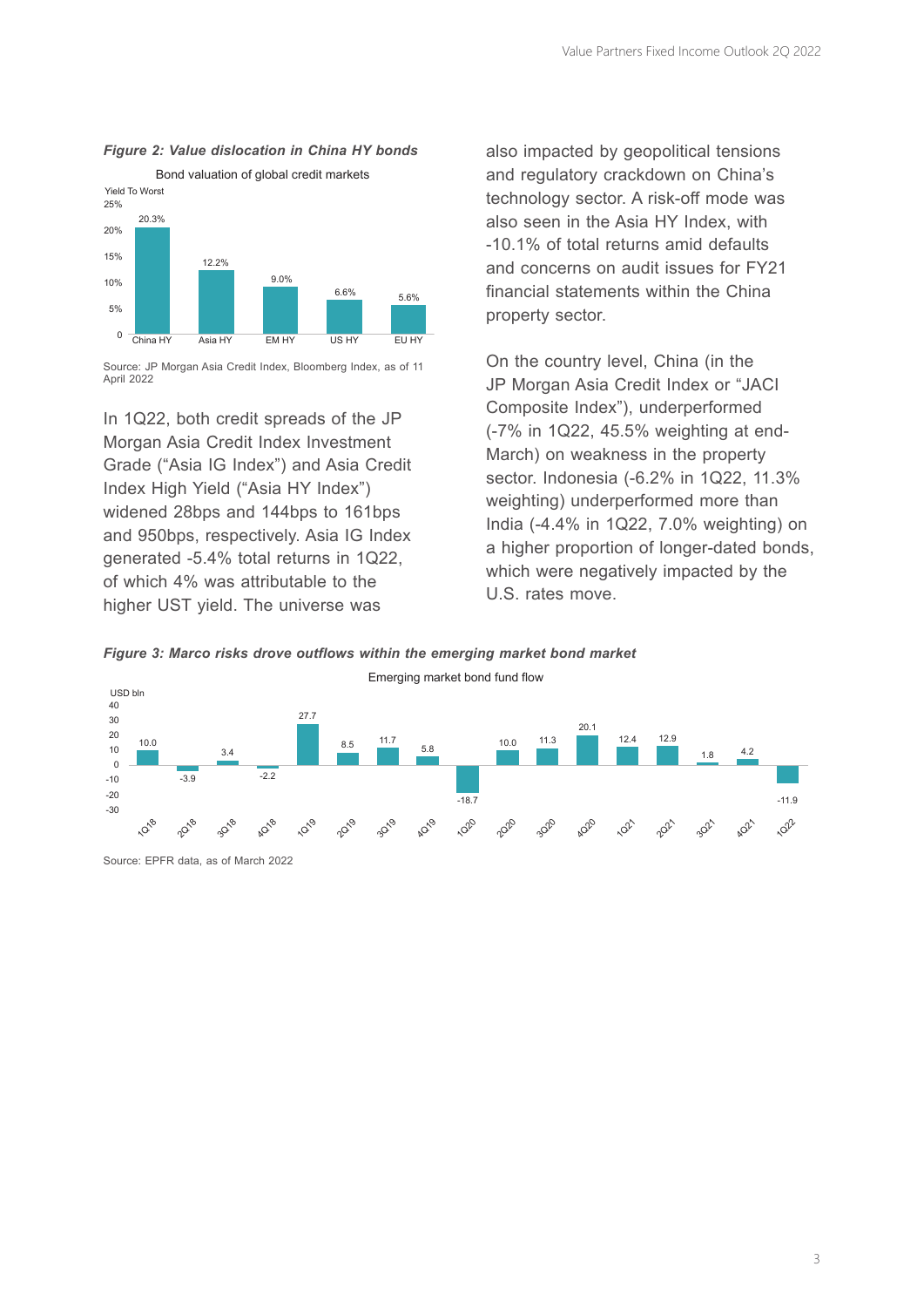## **Sector views**

## **Onshore China bond**

The 10-year CGB ("China Government Bond") yield was flat at 2.77% at end-March with a mixed movement in 1Q22. During the quarter, the yield peaked at 2.85% in February due to further policy easing in the property sector and strong credit data. It subsequently declined amid the weaker economic outlook and sluggish new loan addition. We view that the current level has already priced in some expectations of policy rate cuts or RRR cuts in 2Q22, and expect the level to be range-bound.

With the pandemic disruptions, we believe China will proactively pursue an accommodative monetary policy to reduce downward pressure on growth. We believe growth to recover from 3Q22 onwards, with credit contraction bottoming and additional policy stimulus. We reiterate our view that the CGB yield should march higher towards the year-end (-37bps in 2021). Risks to this view could be that growth stabilization is harder to accomplish amid Covid disruptions and regulatory changes.

The 10-year US-China yield differential compressed to 45bps at the end of March and close to par now, versus 127bps at the start of 2022. The huge compression reflected the tightening path that the US is embarking on, which contrasts with the expectation of more easing in China on the pledge for growth stability. With the UST yield pricing in the Fed's rapid rate hikes and may consolidate, there is a lower likelihood that the US-China yield differential to compress further. Foreign inflows into the onshore bond market may decelerate faster if the yield differential inverted or the CNY currency depreciates

more sharply. This, however, is not our base case scenario. Most onshore rates bonds are owned by long-term investors, including foreign central banks and funds that track global bond indices, so we believe they will keep their CNY bond allocations along with the development of the RMB internationalization process.

### **Asia investment grade bond**

Asia IG bonds returned -5.4% in 1Q22, mainly due to the UST rates move. Asia IG Credit spreads widened 20bps whereas China IG spreads widened 50- 60bps amid regulatory crackdown in the technology sector and concerns over an economic slowdown. Higher geopolitical tensions in Russia-Ukraine have a little direct impact on Asian credits, but the second-order effects like the drags on growth, a slowdown in global trade, and higher commodity prices have dampened the overall sentiment. India, as a commodity importing country, could feel the inflationary pressure, with its current account deficit widening. Under this backdrop, there is a high likelihood of the RBI raising rates earlier in June (vs. August) if inflation overshoots.

We like to stay in short duration in 2Q22, as we have preferred to underweight duration in 1Q22. We believe much of the UST impacts are front-loaded and may wane towards the year-end as growth slows. Still, both credit spreads and the UST could both widen in 2Q22. Fundamentals of most Asian IG corporates should remain solid, and there should be fewer "policy shocks" in China compared to 2021. We look for more spread widening in China IG as an opportunity to offset the UST yield move.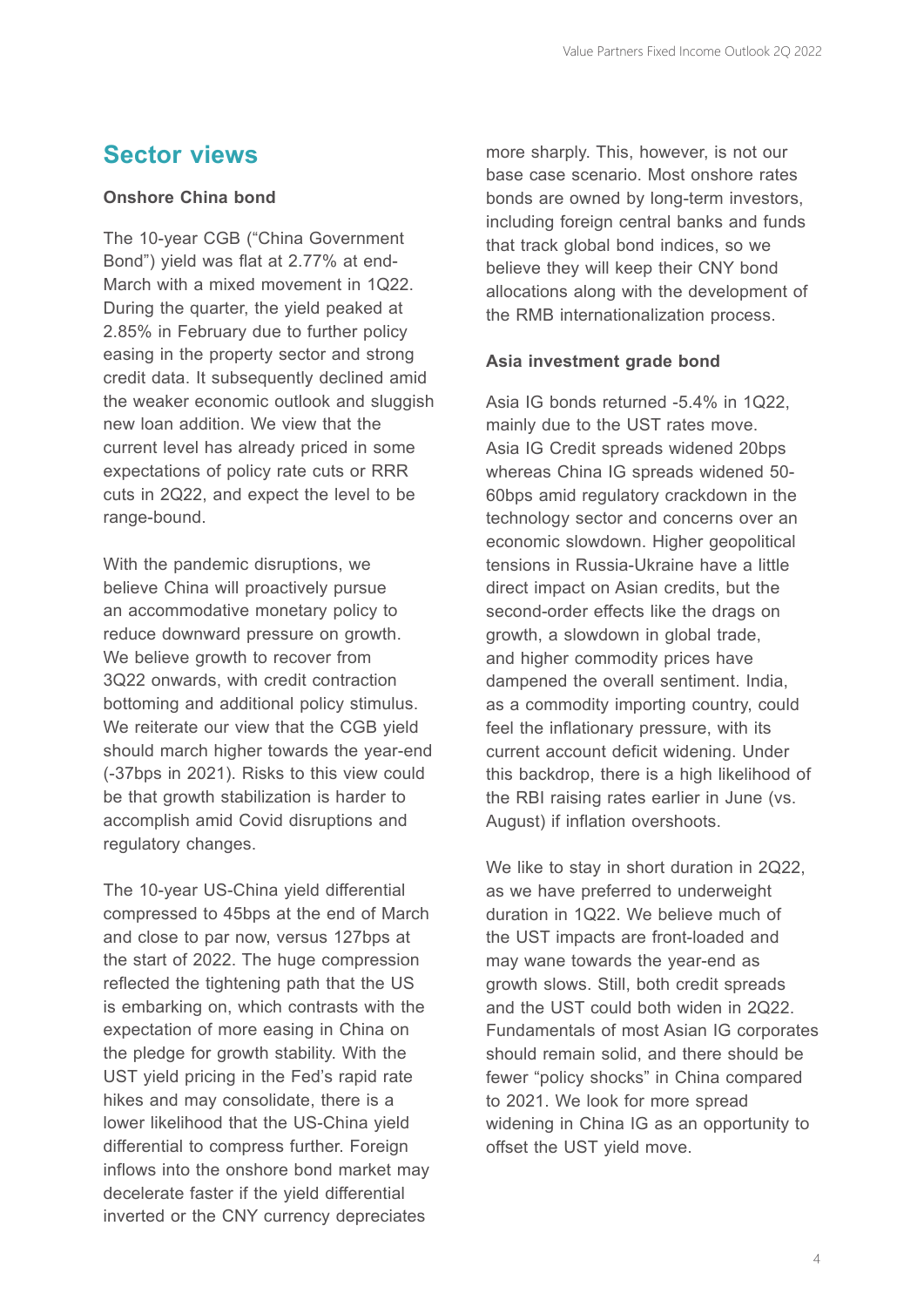#### **China property bond**

1Q22 property sales were sluggish (-45- 50% YoY, Figure 4-5) due to weak home buyers' sentiment, limited project launches, and Covid restrictions. Falling contracted sales will pose ongoing concerns for the sector heading into 2Q22 as lockdown looms. We continue to expect a more noticeable drop in sales in 1H22. In our view, these negatives are priced in the bond valuations. That said, we expect some improvement in sales from 3Q22 onwards, due also to a low base YoY (weak 2H21) and the ongoing fine-tuning of policy measures.

The NPC meeting in March maintained a similar tone from the Politburo in December last year on policy continuity. Policy focuses on fulfilling reasonable housing demand with city-specific policies and more emphasis on rental housing. More cities, such as Zhengzhou, Fuzhou, and others, have started to fine-tune their home purchase restrictions and are seeing more favorable mortgage costs or downpayment terms. We reiterate our view that the government would not aggressively relax the sector, but more supportive measures should be unveiled given the covid-led downside risk on growth.



## *Figure 4: Contracted sales take time to recover*

Source: Company data from 30 listed Chinese developer, as of March 2022



Source: Company data from 30 listed Chinese developers, as of March 2022

The high yield real estate sector returned -24% in 1Q22 on more distressed credit events and concerns on audited issues for FY21. For 2Q22, other than physical market recovery, we also monitor closely on the potential relaxation of restricted funds under escrow presale accounts. This, however, is not our near-term base case assumption as timely project delivery remains a top priority. On the financing front, some developers were able to raise funds from onshore (medium-term notes) and offshore markets (convertible bonds, SBLC bonds, etc). We believe credit differentiation remains the key trend.

Refinancing pressure remains heavy for the rest of 2022. To maintain ample cash liquidity to survive through the cycle is pivotal. We analyzed 25 developers in our universe based on their "three red lines" compliance and noted that the coverage of cash to short-term debt ratio has declined. This is in line with market expectations, given a decline in sales and rigid debt repayment. Therefore, we prefer developers that have lower nearterm refinancing needs, decent buffer in the cash-to-short-term debt ratio, and a relatively better landbank life as land acquisitions tend to slow in coming quarters.